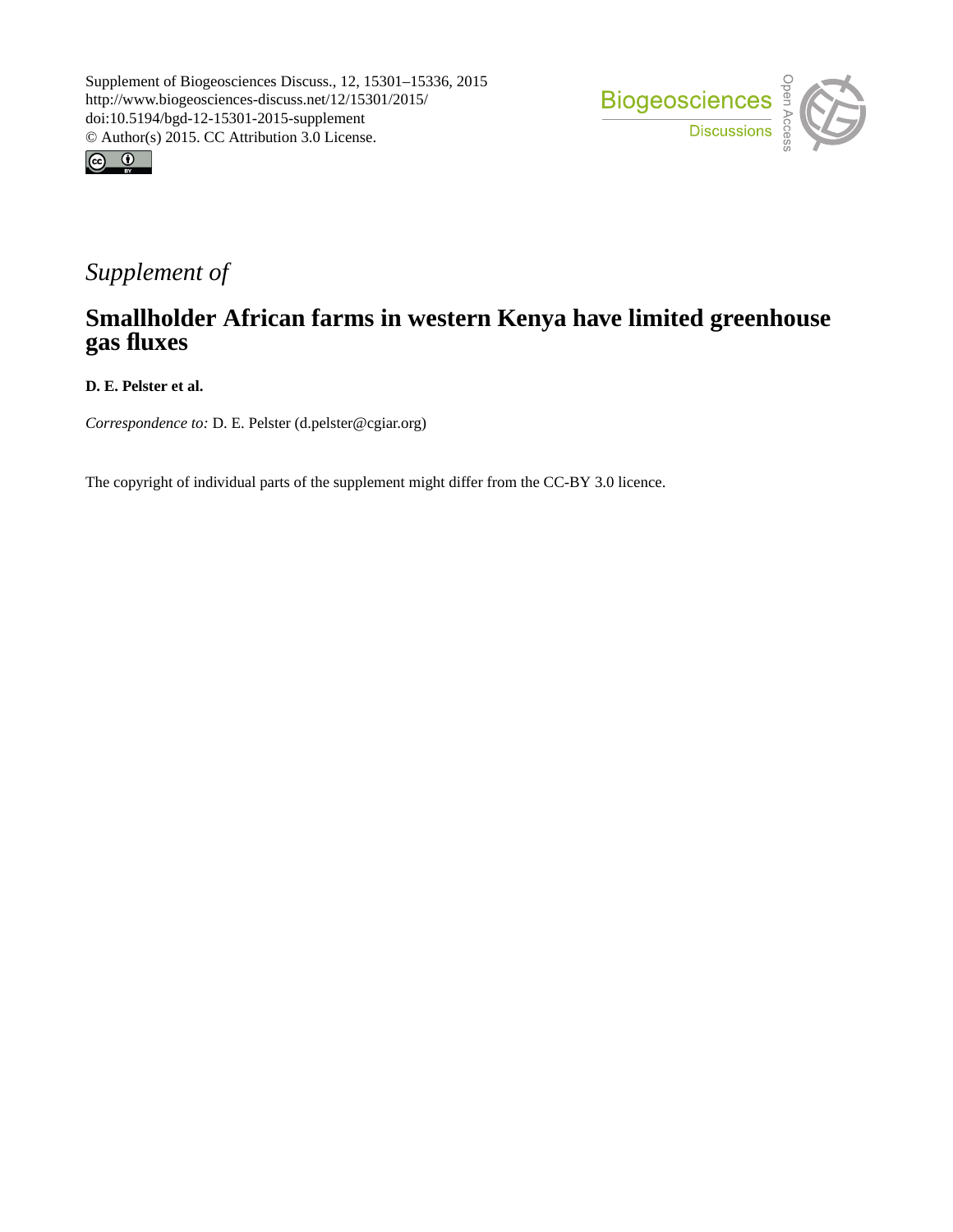## Tables:

Table 1. List of *in situ* empirical studies of greenhouse gas fluxes from agricultural systems in sub-Saharan Africa

| Reference                              | Location       | Number         | Time of measurement   | Sampling     | Flux rates <sup>4</sup>                                            |
|----------------------------------------|----------------|----------------|-----------------------|--------------|--------------------------------------------------------------------|
|                                        |                | of sites       |                       | frequency    |                                                                    |
| (Baggs et al., 2006)                   | Kenya          | $\mathbf{1}$   | Feb - June 2002       | Weekly       | $N_2$ O: 0.2 – 0.6 kg ha <sup>-1</sup>                             |
|                                        |                |                |                       |              | $CO2: 1.8 - 2.3 Mg h4$                                             |
|                                        |                |                |                       |              | CH <sub>4</sub> : $0.1 - 0.3$ kg ha <sup>-1</sup>                  |
| (Brümmer et al., 2008)                 | <b>Burkina</b> | $\overline{4}$ | June - Sept 2005      | $1 - 3X$ per | N <sub>2</sub> O: 0.19 - 0.67 kg ha <sup>-1</sup> a <sup>-1</sup>  |
|                                        | Faso           |                | April - Sept 2006     | week         |                                                                    |
| (Brümmer et al., 2009)                 | <b>Burkina</b> | $\overline{4}$ | June - Sept 2005      | $1 - 3X$ per | $CO2: 2.5 - 4.1$ Mg ha <sup>-1</sup> a <sup>-1</sup>               |
|                                        | Faso           |                | April - Sept 2006     | week         | CH <sub>4</sub> : -0.67 - -0.7 kg ha-1 a-1                         |
| (Chapuis-Lardy et al.,                 | Madagascar     | $\mathbf{1}$   | Nov 2006 - April 2007 | Weekly       | $N_2O: 0.3$ kg ha <sup>-1</sup>                                    |
| 2009)                                  |                |                |                       |              |                                                                    |
| (Chikowo et al., 2004)                 | Zimbabwe       | $\mathbf{1}$   | Dec 2000 - Feb 2001   | Weekly       | $N_2$ O: 0.1 – 0.3 kg ha <sup>-1</sup>                             |
| (Dick et al., 2008) <sup>1</sup>       | Mali           | 3              | Jan 2004 - Feb 2005   | Monthly      | $N_2$ O: 0.9 – 1.5 kg ha <sup>-1</sup> a <sup>-1</sup>             |
| (Hickman et al., 2015) <sup>1</sup>    | Kenya          | $\mathbf{1}$   | Mar 2011 - July 2011  | Daily to     | N <sub>2</sub> O: $0.1 - 0.3$ kg ha <sup>-1</sup> a <sup>-1</sup>  |
|                                        |                |                | Apr 2012 - Jan 2013   | weekly       |                                                                    |
| (Kimetu et al., 2007)                  | Kenya          | $\mathbf{1}$   | 4 weeks               | 3X per month | $N_2$ O: 1.3 – 12.3 µg m <sup>-2</sup> h <sup>-1</sup>             |
| (Koerber et al., $2009$ ) <sup>2</sup> | Uganda         | 24             | July 2005 - Sept 2006 | Monthly      | $CO2: 30.3 - 38.5 Mg ha-1 a-1$                                     |
| (Lompo et al., $2012$ ) <sup>3</sup>   | <b>Burkina</b> | $\overline{2}$ | Mar 2008 - Mar 2009   | 2X per day   | N <sub>2</sub> O: 80.5 - 113.4 kg ha <sup>-1</sup> a <sup>-1</sup> |
|                                        | Faso           |                |                       |              | CO <sub>2</sub> : 22-36 Mg ha <sup>-1</sup> a <sup>-1</sup>        |
| (Makumba et al., 2007)                 | Malawi         | $\mathbf{1}$   | Oct 2001 – Apr 2002   | Weekly       | $CO2: 2.6 - 7.8 Mg ha-1 a-1$                                       |
| (Mapanda et al., $2010$ ) <sup>2</sup> | Zimbabwe       | 12             | Nov 2006 - Mar 2007   | 2X per month | $N_2$ O: 1.0 – 4.7 µg m <sup>-2</sup> h <sup>-1</sup>              |
|                                        |                |                |                       | to 1X per 2  | $CO_2$ : 22.5 – 46.8 mg m <sup>-2</sup> h <sup>-1</sup>            |
|                                        |                |                |                       | months       | CH <sub>4</sub> : -9.4 - +6.9 µg m <sup>-2</sup> h <sup>-1</sup>   |
| (Mapanda et al., $2011$ ) <sup>2</sup> | Zimbabwe       | $\overline{2}$ | Nov 2006 - Jan 2007   | 1X per 2     | $N_2O: 0.1 - 0.5$ kg ha-1                                          |
|                                        |                |                | Nov 2007 - Apr 2008   | months       | $CO2: 0.7 - 1.6$ Mg ha <sup>-1</sup>                               |
|                                        |                |                | Nov 2008 - Apr 2009   |              | CH <sub>4</sub> : -2.6 - +5.8 kg ha <sup>-1</sup>                  |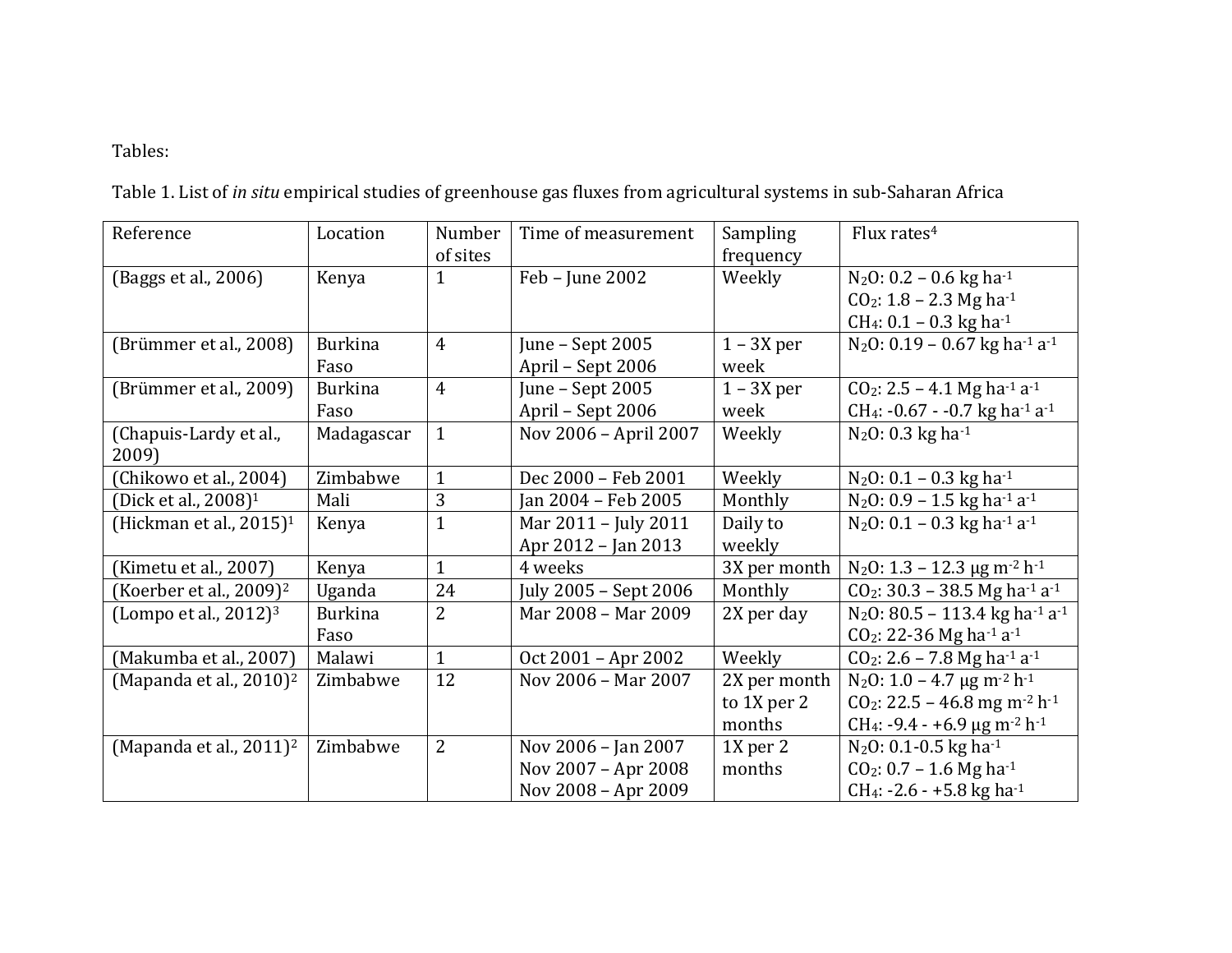| (Predotova et al.,                      | Niger           | 3 | Apr 2006 – Feb 2007   | 2X per day      | N <sub>2</sub> O: 48 – 92 kg ha <sup>-1</sup> a <sup>-1</sup> |
|-----------------------------------------|-----------------|---|-----------------------|-----------------|---------------------------------------------------------------|
| $2010)^2$                               |                 |   |                       | for 6 days      | $CO2: 20 - 30$ Mg ha <sup>-1</sup> a <sup>-1</sup>            |
|                                         |                 |   |                       | $(repeated 8 -$ |                                                               |
|                                         |                 |   |                       | 9X per year)    |                                                               |
| (Sugihara et al., $2012$ ) <sup>2</sup> | Tanzania        | 2 | Mar 2007 – June 2010  | $1 - 2X$ per    | $CO_2$ : 0.9 – 4.0 Mg ha <sup>-1</sup> a <sup>-1</sup>        |
|                                         |                 |   |                       | month           |                                                               |
| (Thomas, 2012)                          | <b>Botswana</b> | 2 | Feb, April, July, Nov | 7X per day;     | $CO_2$ : 1.1 – 42.1 mg m <sup>-2</sup> h <sup>-1</sup>        |
|                                         |                 |   | 2010                  | 12 separate     |                                                               |
|                                         |                 |   |                       | days only       |                                                               |

<sup>1</sup> Study includes fertilization up to 200 kg N ha<sup>-1</sup>

 $2$  Sampling is too infrequent for accurate estimates of cumulative fluxes (Barton et al. in press)

 $3$  Uses photoacoustic spectroscopy, which has recently had questions raised about its accuracy (Iqbal et al., 2013; Rosenstock et al., 2013a)

<sup>4</sup> Note: flux rates are given as N- N<sub>2</sub>O, C- CO<sub>2</sub>and C- CH<sub>4</sub>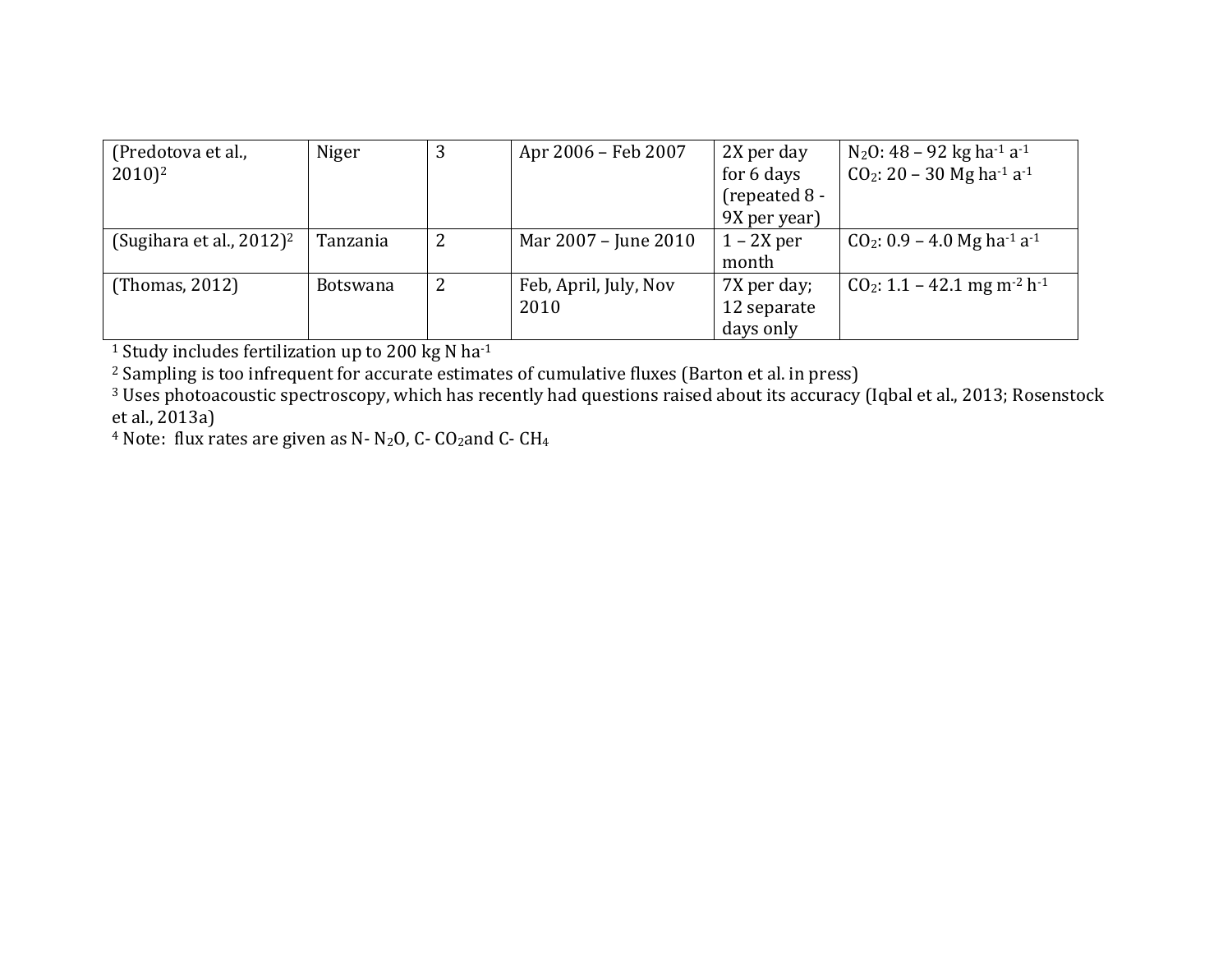## Table 2: Soil properties  $(\pm 1$  SEM) for the different land classes

| Land class                                                                | C content $(\%)$ | N content $(\%)$ | CN ratio         | pH              | Bulk Density (m <sup>3</sup><br>$m^{-3}$ |
|---------------------------------------------------------------------------|------------------|------------------|------------------|-----------------|------------------------------------------|
| (1) Lowland small mixed farms<br>with degradation signs                   | $1.38 \pm 0.13$  | $0.10 \pm 0.01$  | $13.18 \pm 0.51$ | $6.61 \pm 0.09$ | $0.86 \pm 0.03$                          |
| (2) Lower slopes, moderate<br>sized mixed farms with<br>degradation signs | $1.18 \pm 0.14$  | $0.10 \pm 0.01$  | $11.60 \pm 0.58$ | $6.58 \pm 0.16$ | $1.14 \pm 0.08$                          |
| (3) Mid-slopes, moderate sized<br>grazing land                            | $2.27 \pm 0.37$  | $0.18 \pm 0.03$  | $12.16 \pm 0.42$ | $6.02 \pm 0.21$ | $0.98 \pm 0.07$                          |
| (4) Upper slopes/highland<br>plateau, mixed farms                         | $2.67 \pm 0.17$  | $0.21 \pm 0.02$  | $12.69 \pm 0.52$ | $5.46 \pm 0.24$ | $0.80 \pm 0.06$                          |
| (5) Mid-slopes, isolated<br>moderate sized farms                          | $2.83 \pm 0.36$  | $0.24 \pm 0.02$  | $13.02 \pm 0.81$ | $5.84 \pm 0.20$ | $0.71 \pm 0.04$                          |